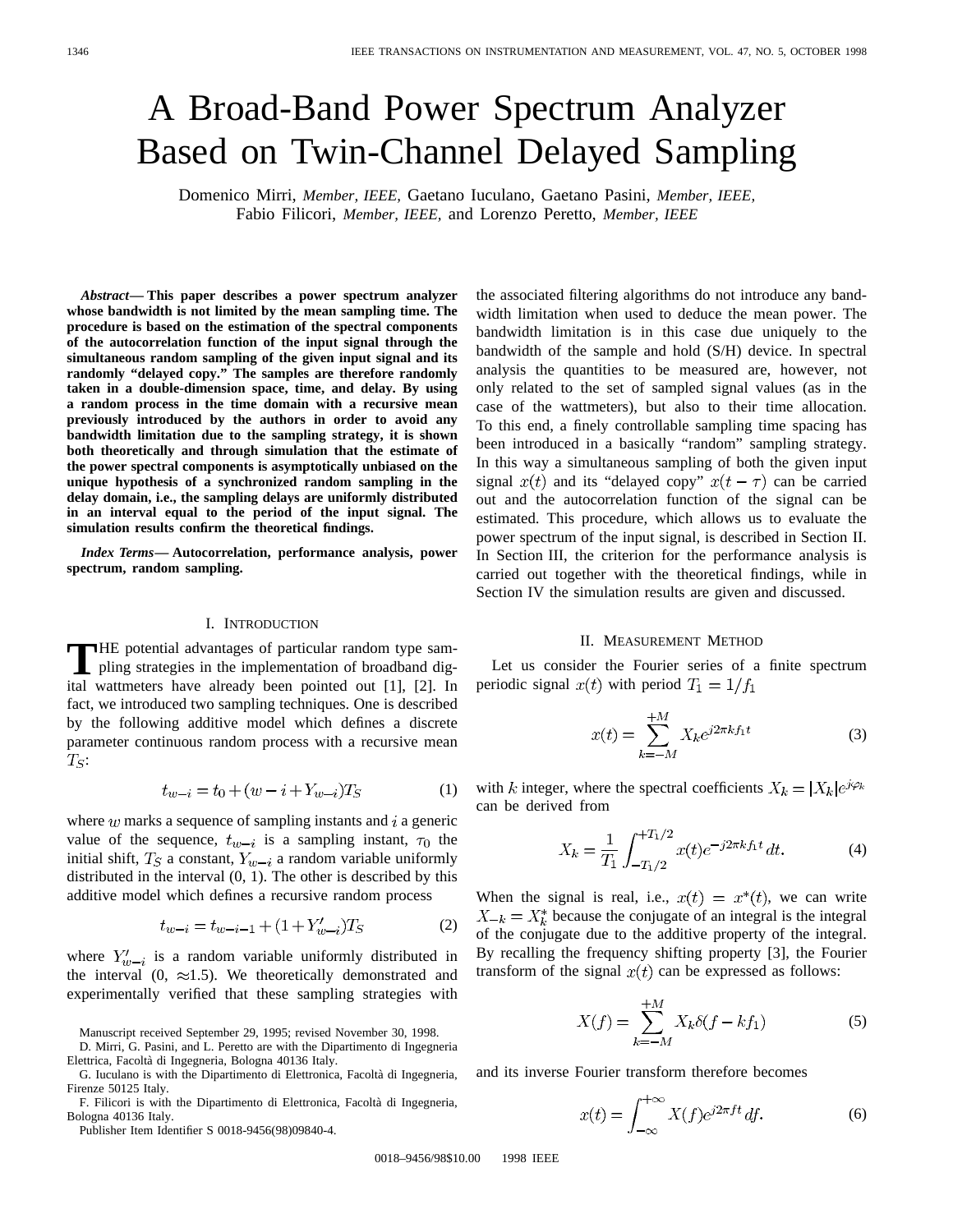The autocorrelation function of the real signal  $x(t)$  is given by [4]

$$
R(\tau) = \langle x(t)x(t-\tau) \rangle
$$
  
=  $\frac{1}{T_1} \int_{-T_1/2}^{+T_1/2} x(t)x(t-\tau) dt$   
=  $\sum_{k=-M}^{+M} |X_k|^2 e^{j2\pi k f_1 \tau}$   
=  $\sum_{k=-M}^{+M} |X_k|^2 \cos(2\pi k f_1 \tau)$  (7)

and it still contains all the information concerning the signal power spectrum components, i.e.,  $|X_k|^2$ . The mean value is identified by the symbol  $\langle \cdot \rangle$ . The frequency allocation of each spectral component of  $x(t)$  and  $R(\tau)$  is the same; besides the phase angle of each spectral component of  $x(t)$  disappears in the evaluation of  $R(\tau)$ , which therefore results in a real even function of  $\tau$ . For  $\tau = 0$  we obtain the well-known Parseval formula

$$
R(0) = \langle x^2(t) \rangle = \sum_{k=-M}^{+M} |X_k|^2 \tag{8}
$$

which represents the mean power associated to the input signal  $x(t)$ .

Because also the autocorrelation function is a discrete spectrum signal with period  $T_1$ , we can write

$$
|X_k|^2 = \frac{1}{T_1} \int_{-T_1/2}^{+T_1/2} R(\tau) e^{-j2\pi k f_1 \tau} d\tau
$$
  
= 
$$
\frac{1}{T_1} \int_{-T_1/2}^{+T_1/2} R(\tau) \cos(2\pi k f_1 \tau) d\tau.
$$
 (9)

Due to the frequency shifting property [3], the Fourier transform of the autocorrelation function (7), i.e., the power density spectrum  $S(f)$  of the signal  $x(t)$ , can be expressed as follows:

$$
S(f) = \sum_{k=-M}^{+M} |X_k|^2 \delta(f - kf_1)
$$
 (10)

where also  $S(f)$  is a real nonnegative and even function. This function measures the distribution of power in  $x(t)$  as a function of frequency [4]. The autocorrelation function, representing the inverse Fourier transform of the power density spectrum, can be expressed as follows:

$$
R(\tau) = \int_{-\infty}^{+\infty} S(f)e^{j2\pi f\tau} df.
$$
 (11)

Since

$$
R(0) = \langle x^2(t) \rangle = \int_{-\infty}^{+\infty} S(f) \, df \tag{12}
$$

we can write

$$
R(\tau)| = \left| \int_{-\infty}^{+\infty} S(f)e^{j2\pi f\tau} df \right|
$$
  
\n
$$
\leq \int_{-\infty}^{+\infty} |S(f)e^{j2\pi f\tau}| df
$$
  
\n
$$
= \int_{-\infty}^{+\infty} S(f) df = R(0). \tag{13}
$$

Therefore the autocorrelation function, periodic with the same period  $T_1$  of the signal, has its largest magnitude at periodic intervals  $\tau = 0, \pm T_1, \pm 2T_1, \ldots$ 

By substituting (7) into (9) we obtain

$$
|X_k|^2 = \frac{1}{T_1^2} \int_{-T_1/2}^{+T_1/2} \int_{-T_1/2}^{+T_1/2} x(t)x(t-\tau) \cos(2\pi k f_1 \tau) dt d\tau.
$$
\n(14)

This double integral in the time and delay domain can be numerically computed as the average of a number  $N$  of samples randomly taken in the double-dimension  $(t, \tau)$  space by using the following formula where the integer  $w$  marks a generic value of the output:

$$
|\tilde{X}_{k,w}|^{2} = \frac{1}{N} \sum_{i=0}^{N-1} x(t_{w-i}) x(t_{w-i} - \tau_{w,i}) \cos(2\pi k f_1 \tau_{wi})
$$

$$
= \frac{1}{N} \sum_{i=0}^{N-1} x(t_{w-i}) x(t_{w-i} - \tau_{wi})
$$

$$
\cdot \left[ \frac{e^{j2\pi k f_1 \tau_{wi}} + e^{-j2\pi k f_1 \tau_{wi}}}{2} \right]
$$
  
for  $k = 0, 1, \dots, M$  (15)

according to a Monte Carlo-like statistical approach for integral evaluation [5]. In particular, each *i*th sampling point in the  $(t, \tau)$  space is randomly generated according to the sampling strategy defined by (1) and the following formula for the delay:

$$
\tau_{wi} = Z_{wi} T_A \tag{16}
$$

being  $\tau_{wi}$  the *i*th random delay used to deduce the wth output estimate,  $T_A$  a generic value, and  $Z_{wi}$  independent random variables uniformly distributed in the interval 0 to 1. The properties of this approach are outlined in the following section.

#### III. PERFORMANCE ANALYSIS

The estimated  $k$ th power spectral component of the input signal through (15) is a function of the variables  $t_0$ , w and of the vectors of the two independent, uniformly distributed, random variables  $\underline{Y}_w = \{Y_{w-i}\}, \underline{Z}_w = \{Z_{wi}\}\$  used to obtain the output labeled with w, i.e.,  $|X_{kw}|^2 = f(t_0, w, \underline{Y}_w, \underline{Z}_w)$ . The labeling mark  $w$  identifies a generic discrete output of the instrument for each  $k$ th spectral component; therefore the integer  $w$  is random in nature because it can be considered randomly picked up from a sequence of  $2h + 1$  successive potential measurement occasions  $(-h \leq k \leq +h)$ , each of which has an equal chance of being selected. The value of  $t_0$ is not known *a priori* and one is led to interpret any value of  $t_0$  as an outcome of a random variable with a continuous set of values uniformly distributed in some generic time interval T which encompasses all the possible realizations  $(-T/2 \leq$  $t_0 \leq +T/2$ , T being unknown). Therefore, we introduce  $t_0$ as a continuous random variable uniformly distributed in the time interval  $T$  and  $w$  as a discrete one uniformly distributed in the interval  $2h+1$ . On the hypothesis of a random sampling strategy defined according to (1), the independent random variables of the vector  $\underline{Y}_w$  are uniformly distributed in the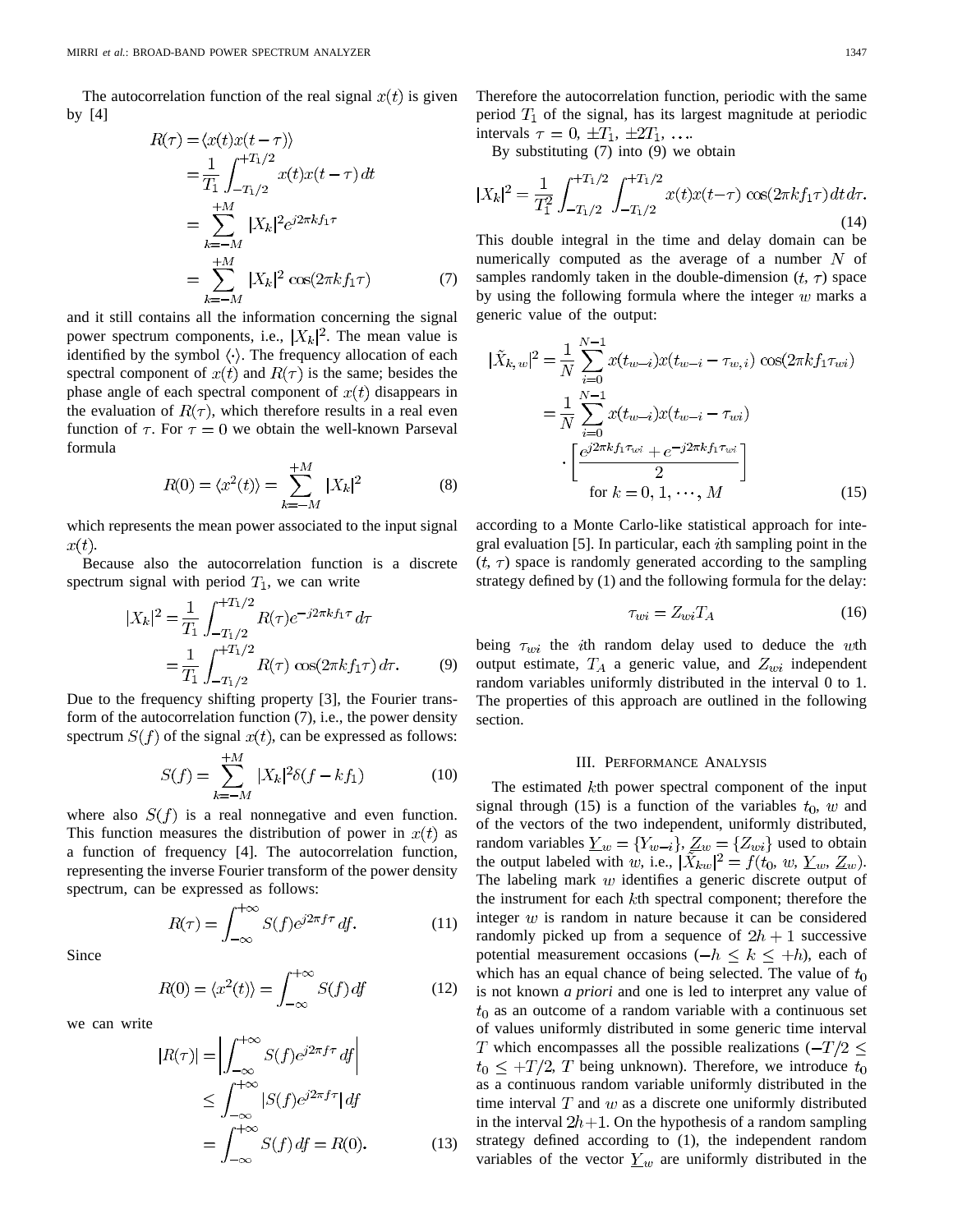interval 0 to 1; from (16) we deduce that also the independent random variables of the vector  $Z_w$  are uniformly distributed in the same interval.

An appropriate characterization of the output uncertainty can be obtained by evaluating the statistical parameters of  $|\tilde{X}_{kw}|^2$ , i.e., the mean value  $M\{|\tilde{X}_{kw}|^2\}$  and the mean square error  $E^2 = M\{(\vert \tilde{X}_{kw} \vert^2 - \vert X_k \vert^2)^2\}$ . In order to incorporate all the *a priori* chances into the instrument's performance, the number of the output states, i.e.,  $2h + 1$ , must be sufficiently large and theoretically tend to infinite. Therefore we must consider the asymptotic statistical parameters of the output, i.e., the asymptotic mean  $M\{\vert \tilde{X}_{kw}\vert^2\}$  and the asymptotic mean square error  $(mse) E^{2} = M \{ (|\tilde{X}_{kw}|^{2} - |X_{k}|^{2})^{2} \}.$ 

It can be shown (see the Appendix) that, on the hypothesis of a delay  $\tau_{wi}$  uniformly distributed in a time interval equal to the period  $T_1$  of the input signal, the asymptotic bias is null (A14)

$$
\underset{\rightarrow}{M} \left\{ |\tilde{X}_{kw}|^2 \right\} = |X_k|^2. \tag{17}
$$

Therefore the asymptotic mean square error coincides with the asymptotic variance, which can be expressed as follows (A31):

$$
\begin{split} \text{Var}\left\{ |\tilde{X}_{k,\,w}|^{2} \right\} \\ &= \frac{1}{2N} \left[ \left( \sum_{r=-M}^{+M} |X_{r}|^{2} \right)^{2} + \left| \sum_{r=-M}^{+M} X_{r} X_{2k-r} \right|^{2} \right] \\ &+ \frac{1}{2} \sum_{r=-M}^{+M} \left\{ \text{Re}\left[ X_{r} X_{k}^{2} X_{2k+r}^{*} \right] + |X_{r}|^{2} |X_{k}|^{2} \right\} \\ &\cdot \text{sinc}^{2}((r+k)f_{1}T_{S}) \left( \frac{\text{sinc}^{2}((r+k)Nf_{1}T_{S})}{\text{sinc}^{2}((r+k)f_{1}T_{S})} - \frac{1}{N} \right) \\ &- |X_{k}|^{4}. \end{split} \tag{18}
$$

On the hypothesis that  $f_1T_s = r$  with r an integer (i.e., a synchronous sampling strategy) we obtain

$$
\text{Var}\left\{ |\tilde{X}_{k,w}|^{2} \right\} = \frac{1}{2N} \sum_{r=-M}^{+M} |X_{r}|^{2} \sum_{u=-M}^{+M} |X_{u}|^{2}
$$

$$
= \frac{1}{2N} \left( \sum_{r=-M}^{+M} |X_{r}|^{2} \right)^{2}.
$$
 (19)

#### IV. SIMULATION RESULTS

A power spectrum analyzer based on the operating principle defined by (15) was simulated by assuming  $T_s \approx 100 \mu s$ ; each spectral component was estimated by considering  $N$ random samplings of the input signal. It is important to observe that the results were essentially the same independent of the random sampling strategy adopted (1) or (2). Table I shows the asymptotic bias and standard error of a periodic sinusoidal input signal with an amplitude equal to 2 V at different frequencies from 1 kHz to 1 GHz estimated by considering  $N = 10^2$  samples. In order to evaluate the asymptotic bias and standard error, each measurement simulation was repeated  $10<sup>3</sup>$  and  $10<sup>4</sup>$  times. These results are not, in practice, frequency

TABLE I BIAS AND STANDARD ERROR (THEORETICAL AND SIMULATED) OF THE SIMULATED MEASUREMENTS FOR SINUSOIDAL INPUT SIGNALS AT DIFFERENT FREQUENCIES BETWEEN 1 kHz AND 1 GHz

|                 | $N_s = 10^3$         |                           |                         | $N_{\rm p} = 10^{4}$ |                           |                         |
|-----------------|----------------------|---------------------------|-------------------------|----------------------|---------------------------|-------------------------|
| Frequency (MHz) | Bias                 | Theoretical<br>std. error | Simulated<br>std. error | <b>Bias</b>          | Theoretical<br>std. error | Simulated<br>std. error |
| 1 kHz           | $-3.8 \cdot 10^{-4}$ | $3.3 \cdot 10^{-3}$       | $3.2 \cdot 10^{-3}$     | $1.8 \cdot 10^{-3}$  | $1.0 - 10^{-3}$           | $1.0 \cdot 10^{-3}$     |
| 10              | $-5.8 \cdot 10^{-3}$ | $3.9 \cdot 10^{-3}$       | $3.8 \cdot 10^{-3}$     | $2.6 \cdot 10^{-4}$  | $1.2 \cdot 10^{-3}$       | $1.2 \cdot 10^{-3}$     |
| 100             | $-2.1 \cdot 10^{-3}$ | $3.9.10^{3}$              | $3.9 \cdot 10^{-3}$     | $1.8 \cdot 10^{-3}$  | $1.2 \cdot 10^{-3}$       | $1.2 \cdot 10^{-3}$     |
| 1 MHz           | $-2.3 \cdot 10^{-3}$ | $3.9 \cdot 10^{-3}$       | $3.7 \cdot 10^{-3}$     | $-6.7 \cdot 10^{-5}$ | $1.2 \cdot 10^{-3}$       | $1.2 \cdot 10^{-3}$     |
| 10              | $2.6 \cdot 10^{-3}$  | $3.9 \cdot 10^{-3}$       | $3.7 \cdot 10^{-3}$     | $1.0 \cdot 10^{-3}$  | $1.2 \cdot 10^{-3}$       | $1.2 \cdot 10^{-3}$     |
| 100             | $7.4 \cdot 10^{4}$   | $3.9 \cdot 10^{3}$        | $3.9 \cdot 10^{-3}$     | $-6.0 \cdot 10^{-4}$ | $1.2 \cdot 10^{-3}$       | $1.2 \cdot 10^{-3}$     |
| 1 GHz           | $-1.9 - 10^{-3}$     | $3.9 \cdot 10^{-3}$       | $3.7 \cdot 10^{-3}$     | $5.2 \cdot 10^{-5}$  | $1.2 \cdot 10^{-3}$       | $1.2 \cdot 10^{-3}$     |



Fig. 1. Estimate of the asymptotic variance  $\lim_{\longrightarrow}$  as a function of the number of the samples for each measurement.

dependent. A very small (theoretically zero) bias is confirmed by observing that the error associated to "measured" values (i.e., simulated) are within the expected range correspondent to three times the standard error.

Fig. 1 shows the shape of the asymptotic variance as a function of the number  $N$  of sampling values used to estimate the spectral component of a periodic sinusoidal signal with an amplitude of 1 V and  $f = 1$  kHz; the continuous curve represents the corresponding theoretical values for the asymptotic variance according to (18). Clearly, simulated and theoretically quantities are in very good agreement.

In Fig. 2(a) theoretical and simulated results are compared in the case of the power spectrum measurement, with  $N =$  $N_r = 10^3$ , of a 1-V sinusoidal signal with frequency variable from 1 kHz to 1 GHz; Fig. 2(b) and (c) shows, respectively, the corresponding values for the bias and the variance.

Fig. 3(a) shows in a semilogarithmic scale the theoretical and simulated power spectral components of a square-wave together with the correspondent value of bias. It is interesting to observe that, according to the theory, the variance relative to the dc component is approximately twice that of the other components.

#### V. CONCLUSIONS

A power spectrum analyzer based on the estimation of the spectral components of the autocorrelation function of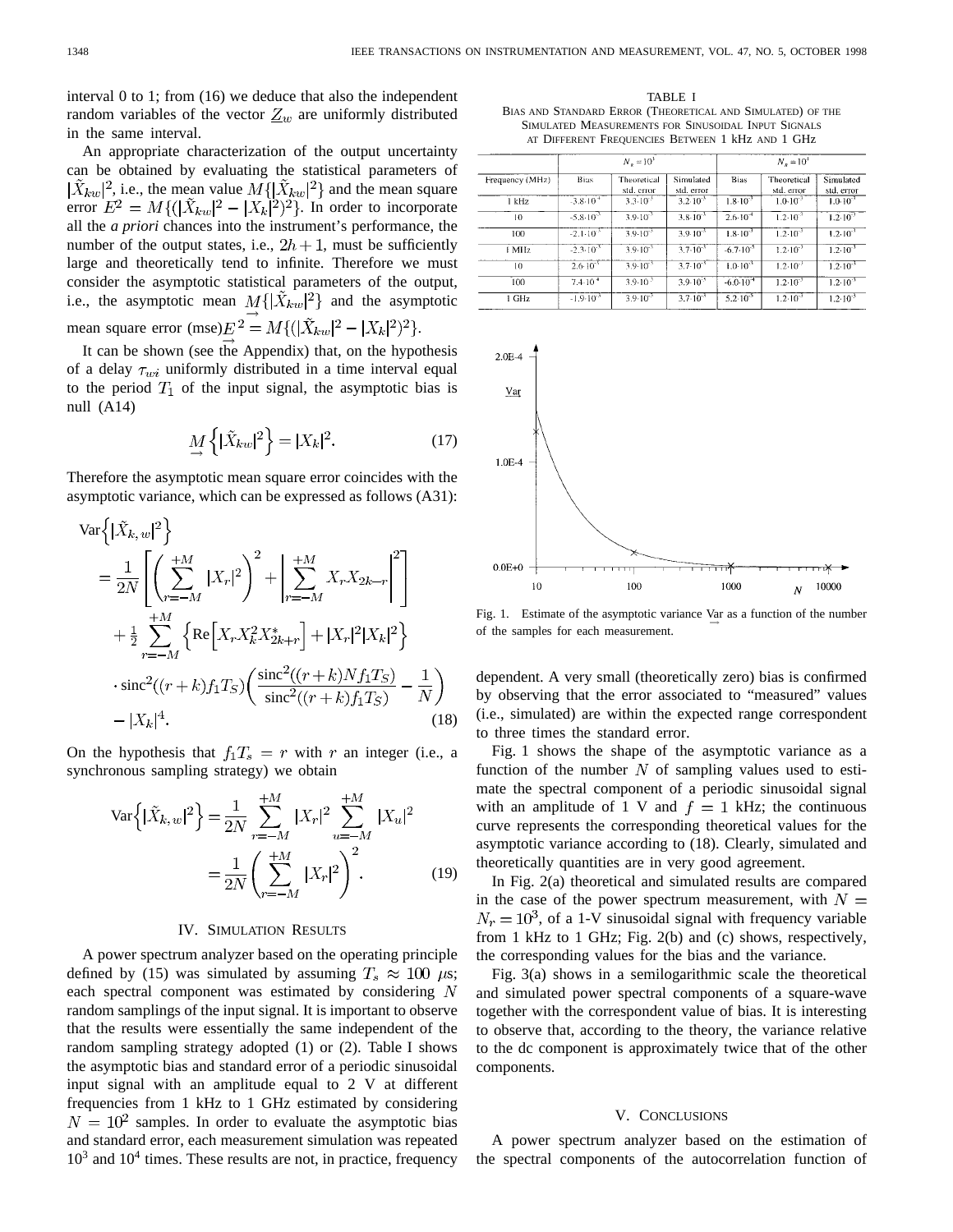

Fig. 2. Comparison between theoretical and simulated results in the case of the power spectrum measurement, with  $N = N_r = 10^3$ , of a 1-V sinusoidal signal with (a) frequency variable from 1 kHz to 1 GHz, (b) corresponding values for bias, and (c) variance.

the input signal through the simultaneous random sampling of the given input signal and its randomly "delayed copy" was introduced. Therefore the samples are randomly taken in a double-dimension space, time, and delay. In order to evaluate the performance of the proposed method irrespective of each measurement occasion, the asymptotic statistical properties of the output must be considered. It was shown that the asymptotic bias is null and the expression of the



Fig. 3. Theoretical and simulated power spectral components of a square-wave (a) in a semilogarithmic scale and (b) together with the correspondent value of bias.

asymptotic variance was deduced on the unique hypothesis of a synchronized random sampling in the delay domain, i.e., the sampling delays are uniformly distributed in an interval equal to the period of the input signal. By using a random process in the time domain with a recursive mean or a recursive random process previously introduced by the authors in order to avoid any bandwidth limitation due to the sampling strategy, the theoretical findings were in very good accordance with the simulated ones.

## **APPENDIX**

By substituting  $(1)$  and  $(3)$  into  $(15)$  and taking into account (16), we obtain

$$
|\tilde{X}_{k,w}|^{2} = \frac{1}{N} \sum_{r=-M}^{+M} \sum_{u=-M}^{+M} X_{r} X_{u} e^{j2\pi(r+u) f_{1}(t_{0}+wT_{S})}
$$

$$
\cdot \sum_{i=0}^{N-1} e^{j2\pi(r+u)(-i+Y_{w-i})f_{1}T_{S}}
$$

$$
\cdot \left[ \frac{e^{-j2\pi(u-k)Z_{wi}f_{1}T_{A}} + e^{-j2\pi(u+k)Z_{wi}f_{1}T_{A}}}{2} \right].
$$
(A1)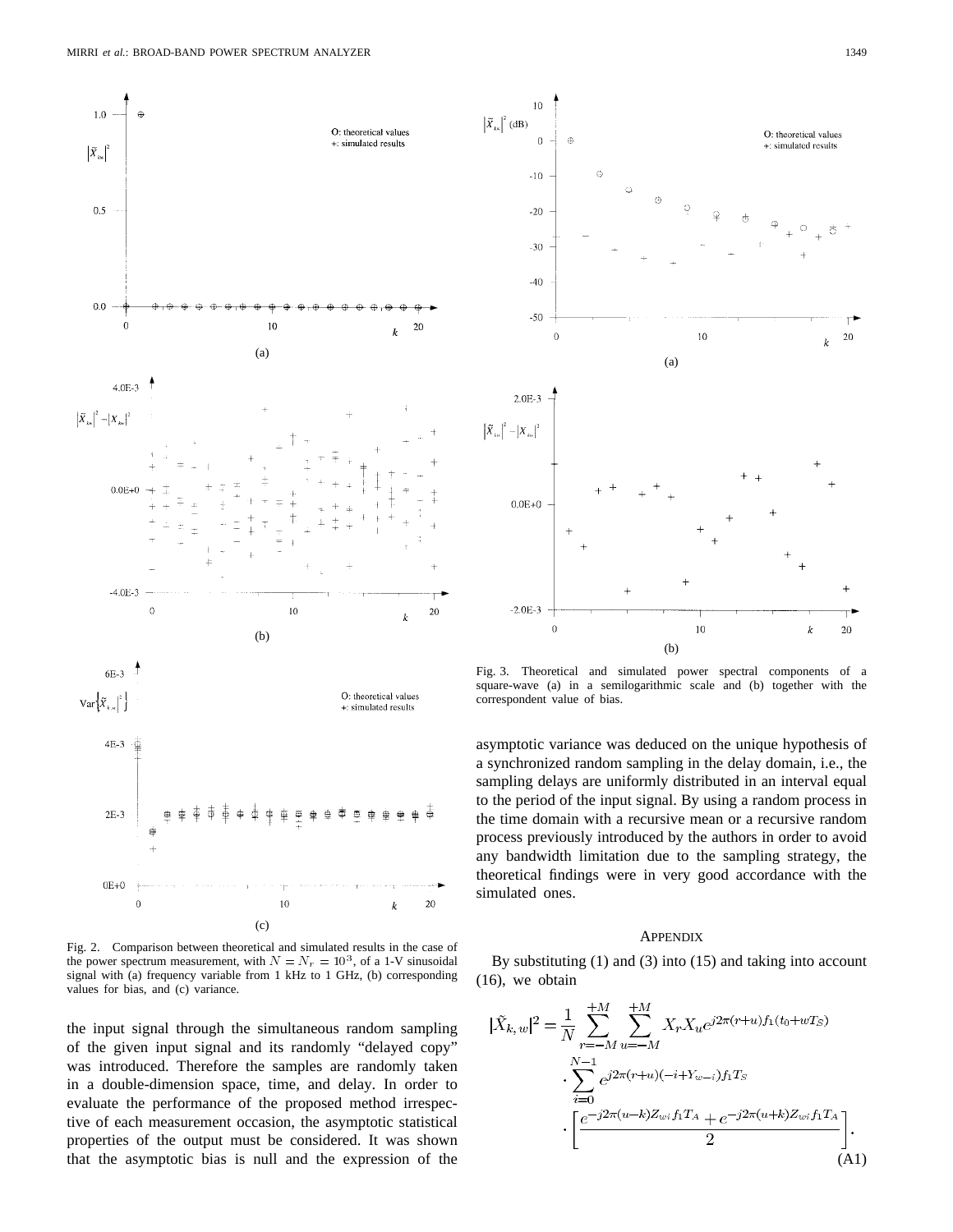For the evaluation of the statistical mean of this quantity it is necessary to consider the simultaneous random contributions of the variables w,  $t_0$ , and of the vectors  $\underline{Y}_w = \{Y_{w-i}\}, \underline{Z}_w =$  $\{Z_{wi}\}$ . To this end it is convenient to recall the following relationships. By considering the characteristic function of a continuous random variable  $Y$  uniformly distributed in the interval 0–1, we obtain [6]

$$
M\{e^{j2\pi\alpha Y}\} = \int_0^1 f(y)e^{j2\pi\alpha y} dy
$$
  
= 
$$
\frac{e^{j2\pi\alpha} - 1}{j2\pi\alpha}
$$
  
= 
$$
e^{j\pi} \frac{\sin(\pi\alpha)}{\pi\alpha}
$$
  
= 
$$
e^{j\pi} \operatorname{sinc}(\alpha)
$$
 (A2)

where  $\alpha$  is a real number and  $f(y) = 1$  is the uniform probability density. Further, a continuous random variable  $t_0$ uniformly distributed in the interval  $\pm T/2$  has the following characteristic function:

$$
M\{e^{j2\pi\alpha t_0}\} = \int_{-T/2}^{+T/2} f(t)e^{j2\pi\alpha t} dt
$$

$$
= \frac{1}{T} \frac{e^{j\pi\alpha T} - e^{-j\pi\alpha T}}{j2\pi\alpha}
$$

$$
= \frac{\sin(\pi\alpha T)}{\pi\alpha T}
$$

$$
= \text{sinc}(\alpha T) \tag{A3}
$$

where  $f(t) = 1/T$  is the uniform probability density. The characteristic function of a discrete random variable  $w$  uniformly distributed in the interval  $\pm h$  can be expressed taking into account the properties of the geometric progressions with  $(2h + 1)$  terms as follows:

$$
M\{e^{j2\pi\alpha w}\} = \sum_{k=-h}^{+h} \text{Prob}\{w=k\}e^{j2\pi\alpha k}
$$

$$
= \frac{1}{2h+1} \sum_{k=-h}^{+h} e^{j2\pi\alpha k}
$$

$$
= \frac{1}{2h+1} \frac{e^{j2\pi\alpha(h+1)} - e^{-j2\pi\alpha h}}{e^{j2\pi\alpha} - 1}
$$

$$
= \frac{1}{2h+1} \frac{\sin(\pi\alpha(2h+1))}{\sin(\pi\alpha)}
$$

$$
= \frac{\text{sinc}(\alpha(2h+1))}{\text{sinc}(\alpha)}
$$
(A4)

where Prob $\{w = k\} = 1/(2h + 1)$  is the uniform point probability of the discrete variable w. If  $\alpha$  is an integer, the result of (A4) becomes identically equal to one.

Finally, the expression of a finite sum must be recalled

$$
\sum_{i=0}^{N-1} e^{j2\pi\alpha i} = \frac{e^{j2\pi\alpha N} - 1}{e^{j2\pi\alpha} - 1}
$$

$$
= e^{j\pi\alpha(N-1)} \frac{\sin(\pi\alpha N)}{\sin(\pi\alpha)}
$$

$$
= e^{j\pi\alpha(N-1)} N \frac{\sin(c\alpha N)}{\sin(c\alpha)}.
$$
(A5)

If  $\alpha$  is an integer the sum in (A5) becomes identically equal to  $N$ .

Now, we can easily deduce the statistical mean value of  $|\tilde{X}_{k, w}|^2$  from (A1). Taking into account the independence of all the random variables involved, from (A1) we deduce as shown in (A6) at the bottom of the page. By supposing each random delay  $\tau_{wi}$  (16) uniformly distributed in a time interval equal to the period of the input signal  $(T_A = T_1,$ 

$$
M\left\{ |\tilde{X}_{k,w}|^{2} \right\} = \frac{1}{N} \sum_{r=-M}^{+M} \sum_{u=-M}^{+M} X_{r} X_{u} M\left\{ e^{j2\pi (r+u)f_{1}t_{0}} \right\} M\left\{ e^{j2\pi (r+u)wf_{1}T_{S}} \right\} \sum_{i=0}^{N-1} e^{-j2\pi (r+u)if_{1}T_{S}}
$$
  
\n
$$
\cdot M\left\{ e^{j2\pi (r+u)Y_{w-i}f_{1}T_{S}} \right\} \left[ \frac{M\left\{ e^{-j2\pi (u-k)Z_{wi}f_{1}T_{A}} \right\} + M\left\{ e^{-j2\pi (u+k)Z_{wi}f_{1}T_{A}} \right\}}{2} \right]
$$
  
\n
$$
= \frac{1}{N} \sum_{r=-M}^{+M} \sum_{u=-M}^{+M} X_{r} X_{u} \operatorname{sinc}((r+u)f_{1}T) \frac{\operatorname{sinc}((r+u)(2h+1)f_{1}T_{S})}{\operatorname{sinc}((r+u)f_{1}T_{S})} \left[ \sum_{i=0}^{N-1} e^{-j2\pi (r+u)i} f_{1}T_{S} \right]
$$
  
\n
$$
\cdot e^{j\pi (r+u)f_{1}T_{S}} \operatorname{sinc}((r+u)f_{1}T_{S}) \left[ \frac{e^{-j\pi (u-k)f_{1}T_{A}} \operatorname{sinc}((u-k)f_{1}T_{A}) + e^{-j\pi (u+k)f_{1}T_{A}} \operatorname{sinc}((u+k)f_{1}T_{A})}{2} \right]
$$
  
\n
$$
= \sum_{r=-M}^{r=+M} \sum_{u=-M}^{+M} X_{r} X_{u} \operatorname{sinc}((r+u)f_{1}T) \operatorname{sinc}((r+u)(2h+1)f_{1}T_{S}) e^{-j\pi (r+u)(N-1)f_{1}T_{S}} \frac{\operatorname{sinc}((r+u)Nf_{1}T_{S})}{\operatorname{sinc}((r+u)f_{1}T_{S})}
$$
  
\n
$$
\cdot e^{j\pi (r+u)f_{1}T_{S}} \left[ \frac{e^{-j\pi (u-k)f_{1}T_{A}} \operatorname{sinc}((u-k)f_{1}T_{A}) + e^{-j
$$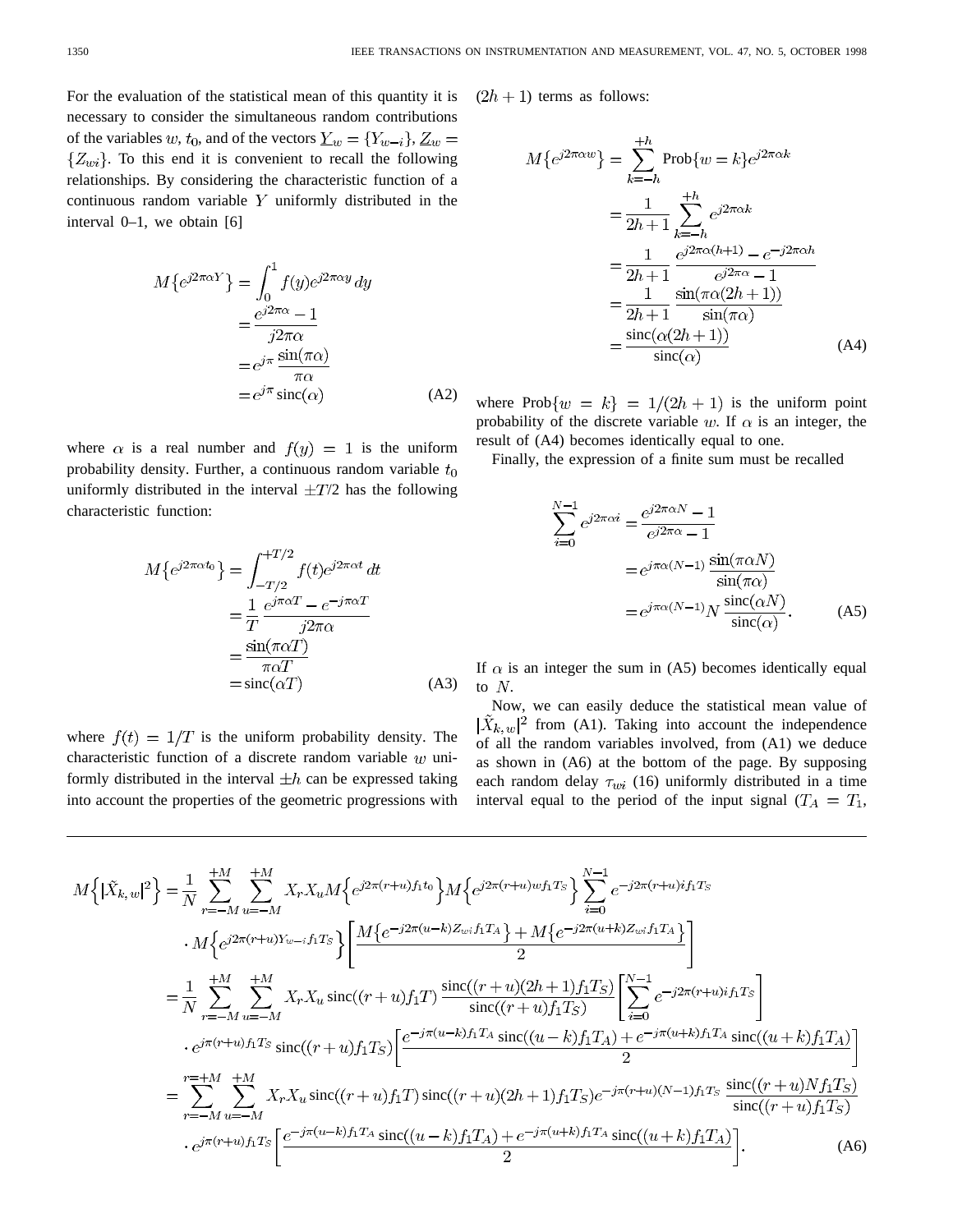i.e.,  $f_1T_A = 1$ ), i.e., the variability range of the time-delay is consider the asymptotic mean defined by synchronized with the input signal, we have

$$
\operatorname{sinc}((u \pm k) f_1 T_A) = \operatorname{sinc}(u \pm k) = \begin{cases} 1, & \text{for } u = \mp k \\ 0, & \text{elsewhere} \end{cases} \tag{A7}
$$

where  $u$  and  $k$  are integers. On the further hypothesis that also the mean sampling period  $T<sub>S</sub>$  is synchronous with the period  $T_1$ , i.e.,  $T_S = mT_1$  with m a positive integer, by recalling that

$$
\text{sinc}((r+u)f_1T_S) = \text{sinc}(m(r+u))
$$

$$
= \begin{cases} 1, & \text{for } r = -u \\ 0, & \text{elsewhere} \end{cases}
$$
(A8)

where  $r$  and  $u$  are integers, and that  $(A5)$ 

$$
e^{-j\pi(r+u)(N-1)m} \frac{\text{sinc}((r+u)Nm)}{\text{sinc}((r+u)m)} = 1
$$
 (A9)

for any integer  $m$ , we can write

$$
M\left\{ |\tilde{X}_{kw}|^2 \right\} = |X_k|^2. \tag{A10}
$$

When the synchronous sampling satisfies instead the condition  $T_1 = mT_S$  with m a positive integer, or the mean sampling period  $T<sub>S</sub>$  is asynchronous [remaining in any case synchronized the variability range of the delay  $\tau_{w,i}$  and so (A7) is always verified], it must be considered in general the asymptotic behavior. To this end all the possible *a priori* chances of the output state, i.e., the number of the output states  $(2h + 1)$ , must be incorporated by considering  $h$  sufficiently large and theoretically tending to infinity. Thus, in the following, we

$$
\mathop{\underline{M}}_\rightarrow\{\cdot\}=\lim_{h\to\infty}\,M\{\cdot\}
$$

no matter the value of  $f_1T_s$ . By referring to the first term of (A6) we can write (A11) as shown at the bottom of the page. By recalling that

$$
\lim_{h \to \infty} \operatorname{sinc}((r+u)(2h+1)f_1T_S)
$$
\n
$$
= \lim_{h \to \infty} \frac{\sin(\pi(r+u)(2h+1)f_1T_S)}{\pi(r+u)(2h+1)f_1T_S}
$$
\n
$$
= \begin{cases}\n1 & \text{for } r = -u \\
0 & \text{for } r \neq -u\n\end{cases}
$$
\n(A12)

we obtain (A13) as shown at the bottom of the page. It is evident that, when the variability range of the delay  $\tau_{w,i}$  is synchronized with the period  $T_1$ , by taking into account (A7), the nonnull contributions are only for  $u = \pm k$  and therefore

$$
\mathcal{M}\{|\tilde{X}_{k,w}|^2\} = \frac{|X_k|^2 + |X_{-k}|^2}{2} = |X_k|^2. \tag{A14}
$$

Therefore, the asymptotic bias is in every case null.

Now we consider the asymptotic mean square error  $E$  of  $|\tilde{X}_{kw}|^2$  which coincides with its asymptotic variance since the asymptotic bias is null. In fact, we have

$$
\underline{E}^{2} = \underline{M} \left\{ (|\tilde{X}_{k,w}|^{2} - |X_{k}|^{2})^{2} \right\} \n= \underline{M} \left\{ |\tilde{X}_{k,w}|^{4} \right\} - 2|X_{k}|^{2} \underline{M} \{ |\tilde{X}_{k,w}|^{2} \} + |X_{k}|^{4} \n= \underline{M} \left\{ |\tilde{X}_{k,w}|^{4} \right\} - |X_{k}|^{4} \n= \underline{Var} \left\{ |\tilde{X}_{k,w}|^{2} \right\}.
$$
\n(A15)

Thus, in order to evaluate the asymptotic variance of  $|\tilde{X}_{kw}|^2$ ,

$$
\underline{M} \left\{ |\tilde{X}_{k,w}|^{2} \right\} = \sum_{r=-M}^{r=+M} \sum_{u=-M}^{+M} X_{r} X_{u} \operatorname{sinc}((r+u) f_{1} T) \left[ \lim_{h \to \infty} \operatorname{sinc}((r+u) (2h+1) f_{1} T_{S}) \right] e^{-j\pi (r+u)(N-2) f_{1} T_{S}} \cdot \frac{\operatorname{sinc}((r+u) N f_{1} T_{S})}{\operatorname{sinc}((r+u) f_{1} T_{S})} \left[ \frac{e^{-j\pi (u-k) f_{1} T_{A}} \operatorname{sinc}((u-k) f_{1} T_{A}) + e^{-j\pi (u+k) f_{1} T_{A}} \operatorname{sinc}((u+k) f_{1} T_{A})}{2} \right].
$$
 (A11)

$$
\underline{M} \left\{ |\tilde{X}_{k,w}|^2 \right\} = \sum_{u=-M}^{+M} |X_u|^2 \left[ \frac{e^{-j\pi(u-k)f_1T_A} \operatorname{sinc}((u-k)f_1T_A) + e^{-j\pi(u+k)f_1T_A} \operatorname{sinc}((u+k)f_1T_A)}{2} \right].
$$
 (A13)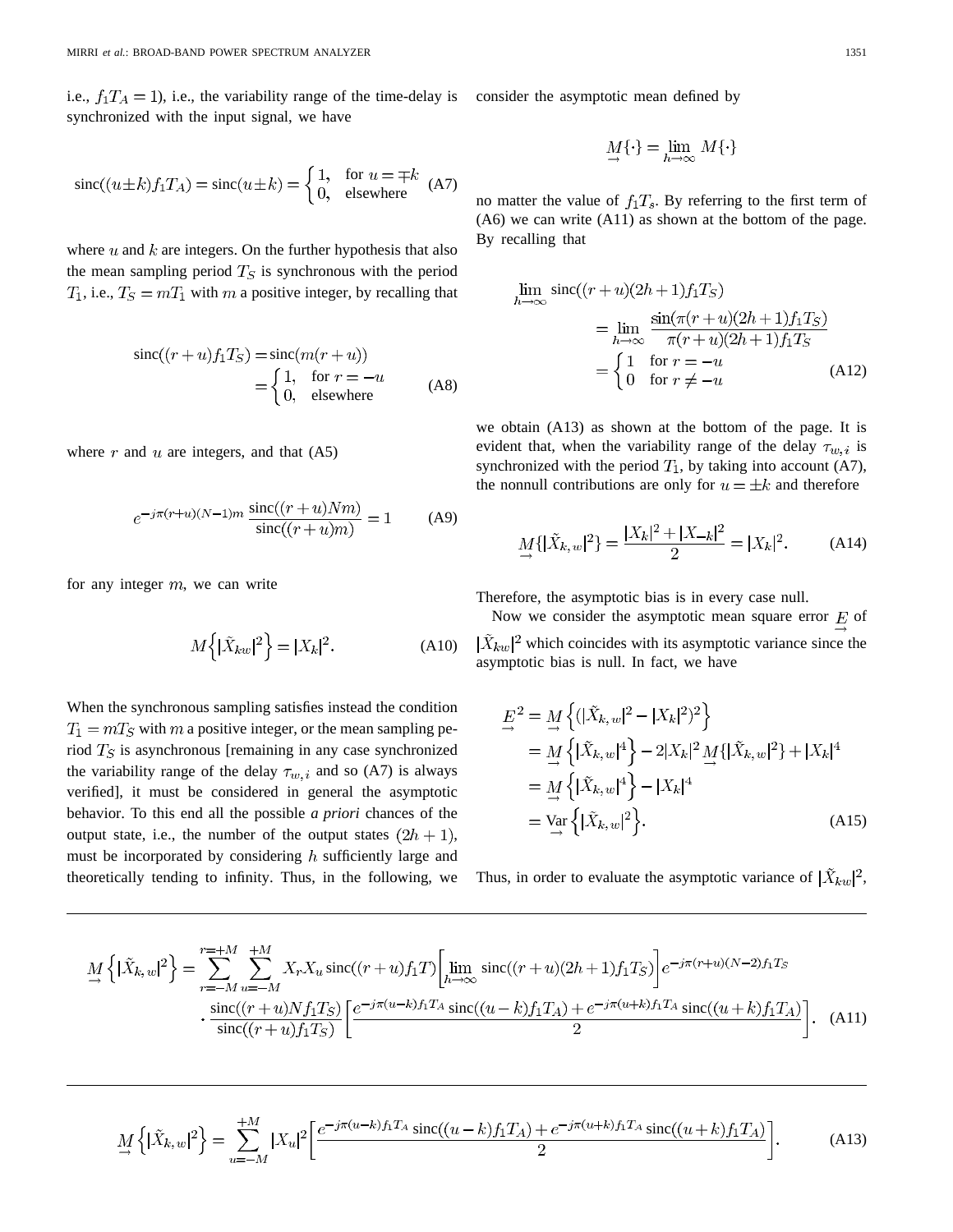we must first deduce from (A1) the term  $|\tilde{X}_{k, w}|^4$ 

$$
|\tilde{X}_{k,w}|^{4} = \frac{1}{N^{2}} \sum_{r=-M}^{+M} \sum_{u=-M}^{+M} \sum_{r'=-M}^{+M} \sum_{u'=-M}^{+M} X_{r} X_{u}
$$
  
\n
$$
\cdot X_{r'} X_{u'} e^{j2\pi(r+u+r'+u')f_{1}(t_{0}+wT_{S})}
$$
  
\n
$$
\cdot \sum_{i=0}^{N-1} \sum_{i'=0}^{N-1} e^{-j2\pi[(r+u)i+(r'+u')i']f_{1}T_{S}}
$$
  
\n
$$
\cdot e^{j2\pi[(u-k)Y_{w-i}+(r'+u')Y_{w-i'}]f_{1}T_{S}}
$$
  
\n
$$
\cdot \left[ \frac{e^{-j2\pi[(u-k)Z_{wi}]}f_{1}T_{A} + e^{-j2\pi[(u+k)Z_{wi}]}f_{1}T_{A}}{2} \right]
$$
  
\n
$$
= \frac{1}{4N^{2}} \sum_{r=-M}^{+M} \sum_{u=-M}^{+M} \sum_{r'=-M}^{+M} \sum_{u'=-M}^{+M} X_{r} X_{u}
$$
  
\n
$$
\cdot X_{r'} X_{u'} e^{j2\pi(r+u+r'+u')f_{1}(t_{0}+wT_{S})}
$$
  
\n
$$
\cdot \sum_{i=0}^{N-1} \sum_{i'=0}^{N-1} e^{-j2\pi[(r+u)i+(r'+u')i']f_{1}T_{S}}
$$
  
\n
$$
\cdot e^{j2\pi[(r+u)Y_{w-i}+(r'+u')Y_{w-i'}]f_{1}T_{S}}
$$
  
\n
$$
\cdot \left[ e^{-j2\pi[(u-k)Z_{wi}+(u'-k)Z_{wi'}]f_{1}T_{A}} + e^{-j2\pi[(u-k)Z_{wi}+(u'+k)Z_{wi'}]f_{1}T_{A}} + e^{-j2\pi[(u+k)Z_{wi}+(u'+k)Z_{wi'}]f_{1}T_{A}} + e^{-j2\pi[(u+k)Z_{wi}+(u'+k)Z_{wi'}]f_{1}T_{A}} \right].
$$
 (A16)

Successively, its asymptotic mean value  $M\{\vert \tilde{X}_{k}, w \vert^4\}$  can be deduced taking into account the independence of all the

random variables involved

$$
\underline{M} \left\{ |\tilde{X}_{k,w}|^{4} \right\} = \frac{1}{4N^{2}} \sum_{r=-M}^{+M} \sum_{u=-M}^{+M} \sum_{u'=-M}^{+M} \sum_{u'=-M}^{+M} X_{r} X_{u}
$$
\n
$$
\cdot X_{r'} X_{u'} M \left\{ e^{j2\pi (r+u+r'+u')f_1 t_0} \right\}
$$
\n
$$
\cdot \underline{M} \left\{ e^{j2\pi (r+u+r'+u')\omega f_1 T_S} \right\}
$$
\n
$$
\cdot \sum_{i=0}^{N-1} \sum_{i'=0}^{N-1} e^{-j2\pi [(r+u)i+(r'+u')i']f_1 T_S}
$$
\n
$$
\cdot \left[ M \left\{ e^{j2\pi [(r+u)Y_{w-i}+(r'+u')Y_{w-i'}]f_1 T_S} \right\} \right]
$$
\n
$$
\cdot \left[ M \left\{ e^{-j2\pi [(u-k)Z_{wi}+(u'-k)Z_{wi}i]f_1 T_A} \right\} \right]
$$
\n
$$
+ M \left\{ e^{-j2\pi [(u-k)Z_{wi}+(u'+k)Z_{wi}i]f_1 T_A} \right\}
$$
\n
$$
+ M \left\{ e^{-j2\pi [(u+k)Z_{wi}+(u'-k)Z_{wi}i]f_1 T_A} \right\}
$$
\n
$$
+ M \left\{ e^{-j2\pi [(u+k)Z_{wi}+(u'+k)Z_{wi}i]f_1 T_A} \right\}.
$$
\n(A17)

The asymptotic mean at the second member can be evaluated taking into account (A4). In fact we have

$$
\begin{split} \underline{M} \Big\{ e^{j2\pi(r+u+r'+u')\omega f_1 T_S} \Big\} \\ &= \lim_{h \to \infty} \frac{\text{sinc}((r+u+r'+u')(2h+1)f_1 T_S)}{\text{sinc}((r+u+r'+u')f_1 T_S)} \\ &= \begin{cases} 1 & \text{for } r+u = -(r'+u')\\ 0 & \text{for } r+u \ne -(r'+u'). \end{cases} \end{split} \tag{A18}
$$

By substituting into (A17) we have

$$
M\left\{ |\tilde{X}_{k,w}|^{4} \right\} = \frac{1}{4N^{2}} \sum_{r=-M}^{+M} \sum_{u=-M}^{+M} \sum_{r'=M}^{+M} \sum_{u'=-M}^{u'=-M} \sum_{r+u=-(r'+u')}^{u'=M} \sum_{r+u=-(r'+u')}^{r+u=-(r'+u')} \cdot X_{r} X_{u} X_{r'} X_{u'} \sum_{i=0}^{N-1} \sum_{i'=0}^{N-1} e^{-j2\pi(r+u)(i-i')} f_{1} T_{S} \cdot M\left\{ e^{j2\pi(r+u)(Y_{w-i}-Y_{w-i'})f_{1} T_{S}} \right\} + M\left\{ e^{-j2\pi[(u-k)Z_{wi}+(u'+k)Z_{wi'}]f_{1} T_{A}} \right\} + M\left\{ e^{-j2\pi[(u+k)Z_{wi}+(u'-k)Z_{wi'}]f_{1} T_{A}} \right\} + M\left\{ e^{-j2\pi[(u+k)Z_{wi}+(u'+k)Z_{wi'}]f_{1} T_{A}} \right\}.
$$
\n(A19)

This mean value can be expressed as the sum of two terms  $M_1$ and  $M_2$  obtained by considering separately the contributions for  $i = i'$  and  $i \neq i'$  in the double sum with respect to i and  $i'$ . These two terms must be real because the variance is real in accordance to (A15). Thus, we can write

$$
\underset{\rightarrow}{M} \left\{ |\tilde{X}_{k,w}|^4 \right\} = M_1 + M_2 \tag{A20}
$$

where

$$
M_{1} = \frac{1}{4N^{2}} \sum_{r=-M}^{+M} \sum_{u=-M}^{+M} \sum_{r'=-M}^{+M} \sum_{\substack{u'=-M \\ r+u=-(r'+u')}}^{+M} X_{r} X_{u}
$$
  
 
$$
\cdot X_{r'} X_{u'} \sum_{i=0}^{N-1} \left[ M \left\{ e^{-j2\pi(u+u'-2k)Z_{wi}f_{1}T_{A}} \right. \right. \\ \left. + 2M \left\{ e^{-j2\pi(u+u')Z_{wi}f_{1}T_{A}} \right\} \right] + M \left\{ e^{-j2\pi(u+u'+2k)Z_{wi}f_{1}T_{A}} \right\} \right] \tag{A21}
$$

and, due to the independence of the involved random variables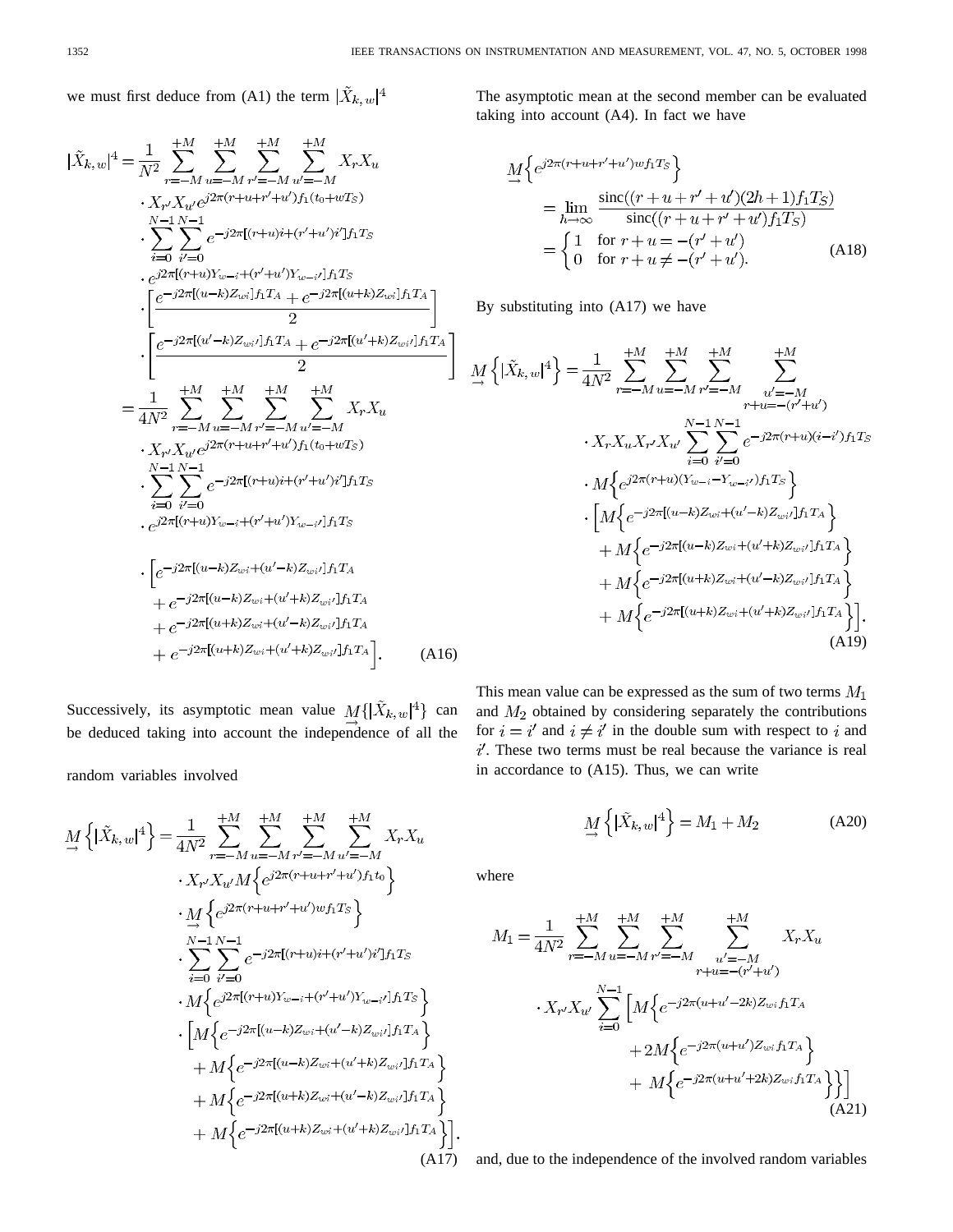for  $i \neq i'$ 

$$
M_{2} = \frac{1}{4N^{2}} \sum_{r=-M}^{+M} \sum_{u=-M}^{+M} \sum_{r'=M}^{+M} \sum_{u'=-M}^{u'=-M} \sum_{r+u=-(r'+u')}^{u'=-M} \n\cdot X_{r} X_{u} X_{r'} X_{u'} \sum_{i=0}^{N-1} \sum_{\substack{i'=0 \ i \neq i'}}^{N-1} e^{-j2\pi (r+u)(i-i')f_{1}T_{S}} \n\cdot M \left\{ e^{j2\pi (r+u)Y_{w-i}f_{1}T_{S}} \right\} M \left\{ e^{-j2\pi (u'-k)Z_{w,i}f_{1}T_{A}} \right\} \n\cdot \left[ M \left\{ e^{-j2\pi (u'+k)Z_{wi}f_{1}T_{A}} \right\} \left( M \left\{ e^{-j2\pi (u'+k)Z_{wi}f_{1}T_{A}} \right\} \right) + M \left\{ e^{-j2\pi (u'+k)Z_{wi}f_{1}T_{A}} \right\} \right] \n\cdot \left( M \left\{ e^{-j2\pi (u'-k)Z_{wi}f_{1}T_{A}} \right\} \right) + M \left\{ e^{-j2\pi (u'+k)Z_{wi}f_{1}T_{A}} \right\} \n+ M \left\{ e^{-j2\pi (u'+k)Z_{wi}f_{1}T_{A}} \right\} \right].
$$
\n(A22)

Now, let us remember that the variability range of the shift  $\tau$  has been assumed synchronized with the input signal so that  $f_1T_A = 1$ . Consequently, in order to have nonnull contributions to  $M_1$  in (A21), in accordance to (A2) and (A7), the first term between brackets in (A21) impose that  $u + u' =$ 2k, the second one  $u + u' = 0$ , and the third  $u + u' = -2k$ . Therefore, since the condition  $r+u = -(r'+u')$  must always be satisfied, in the three cases we obtain, respectively, the following correspondences:  $r + r' = -2k$  in the first case,  $r + r' = 0$  in the second one, and  $r + r' = +2k$  in the last one. Therefore, (A21) can be written as follows:

$$
M_{1} = \frac{1}{4N} \left[ \sum_{r=-M}^{+M} \sum_{u=-M}^{+M} \sum_{v'=-M}^{+M} \sum_{\substack{u'=M \\ u+u'=2k \\ r+r'=2k}}^{+M} X_{r} X_{u} X_{r'} X_{u'}
$$
  
+2
$$
\sum_{r=-M}^{+M} \sum_{u=-M}^{+M} \sum_{r'=-M}^{+M} \sum_{\substack{u'=M \\ u=u' \\ u=u' \\ r=r'}}^{+M} X_{r} X_{u} X_{r} X_{u} X_{r'} X_{u'}
$$
  
+
$$
\sum_{r=-M}^{+M} \sum_{u=-M}^{+M} \sum_{\substack{v'=M \\ u+u'=-2k \\ v+1'=2k}}^{+M} X_{r} X_{u} X_{r} X_{u} X_{r'} X_{u'}
$$
  
=
$$
\frac{1}{4N} \left[ \sum_{r=-M}^{+M} X_{r} X_{2k+r} \sum_{u=-M}^{+M} X_{u} X_{2k-u} + 2 \sum_{r=-M}^{+M} X_{r} X_{r} X_{r} \sum_{u=-M}^{+M} X_{u} X_{2k+u}^{*} \right].
$$
 (A23)

By changing in the last term  $(r, u)$  into  $(-r, -u)$  it results the complex conjugate of the first one

$$
M_{1} = \frac{1}{4N} \left[ \sum_{r=-M}^{+M} X_{r} X_{2k+r}^{*} \sum_{u=-M}^{+M} X_{u} X_{2k-u} + 2 \sum_{r=-M}^{+M} X_{r} X_{r}^{*} \sum_{u=-M}^{+M} X_{u} X_{u}^{*} + \sum_{r=-M}^{+M} X_{r}^{*} X_{2k+r} \sum_{u=-M}^{+M} X_{u}^{*} X_{2k-u}^{*} \right] = \frac{1}{2N} \left\{ \left( \sum_{r=-M}^{+M} |X_{r}^{2}| \right)^{2} + \left| \sum_{r=-M}^{+M} X_{r} X_{2k-r} \right|^{2} \right\}.
$$
\n(A24)

Therefore, the quantity  $M_1$  is real as provided by (15).

Now, by considering  $M_2$  of (A22), in analogy with the previous treatment regarding  $M_1$ , we can deduce that the first product between brackets gives nonnull contributions only for  $u = u' = \pm k$ , the second one for  $u = -u' = k$ , the third one for  $u = -u' = -k$ , the last one for  $u = u' = -k$ . Since the condition  $r+u = -(r'+u')$  and thus  $r+r' = -(u+u')$  must always be satisfied, in the four cases we obtain the following correspondences:

$$
u = u' = k \rightarrow r + r' = -2k
$$
  
\n
$$
u = -u' = k \rightarrow r + r' = 0
$$
  
\n
$$
u = -u' = -k \rightarrow r + r' = 0
$$
  
\n
$$
u = u' = -k \rightarrow r + r' = 2k.
$$

Thus, (A22) can be rewritten as follows:

$$
M_{2} = \frac{1}{4N^{2}} \sum_{r=-M}^{+M} \left[ X_{r} X_{k}^{2} X_{2k+r}^{*} + |X_{r}|^{2} |X_{k}|^{2} \right]
$$
  
\n
$$
\cdot \sum_{i=0}^{N-1} \sum_{\substack{i'=0 \ i \neq i'}}^{N-1} e^{-j2\pi(r+k)(i-i')f_{1}T_{S}}
$$
  
\n
$$
\cdot M \left\{ e^{j2\pi(r+k)Y_{w-i}f_{1}T_{S}} \right\} M \left\{ e^{-j2\pi(r+k)Y_{w-i'}f_{1}T_{S}} \right\}
$$
  
\n
$$
+ \frac{1}{4N^{2}} \sum_{r=-M}^{+M} \left[ |X_{r}|^{2} |X_{k}|^{2} + X_{r}(X_{k}^{*})^{2} X_{2k-r} \right]
$$
  
\n
$$
\cdot \sum_{i=0}^{N-1} \sum_{\substack{i'=0 \ i \neq i'}}^{N-1} e^{-j2\pi(r-k)(i-i')f_{1}T_{S}}
$$
  
\n
$$
\cdot M \left\{ e^{j2\pi(r-k)Y_{w-i}f_{1}T_{S}} \right\} M \left\{ e^{-j2\pi(r-k)Y_{w-i'}f_{1}T_{S}} \right\}.
$$
  
\n(A25)